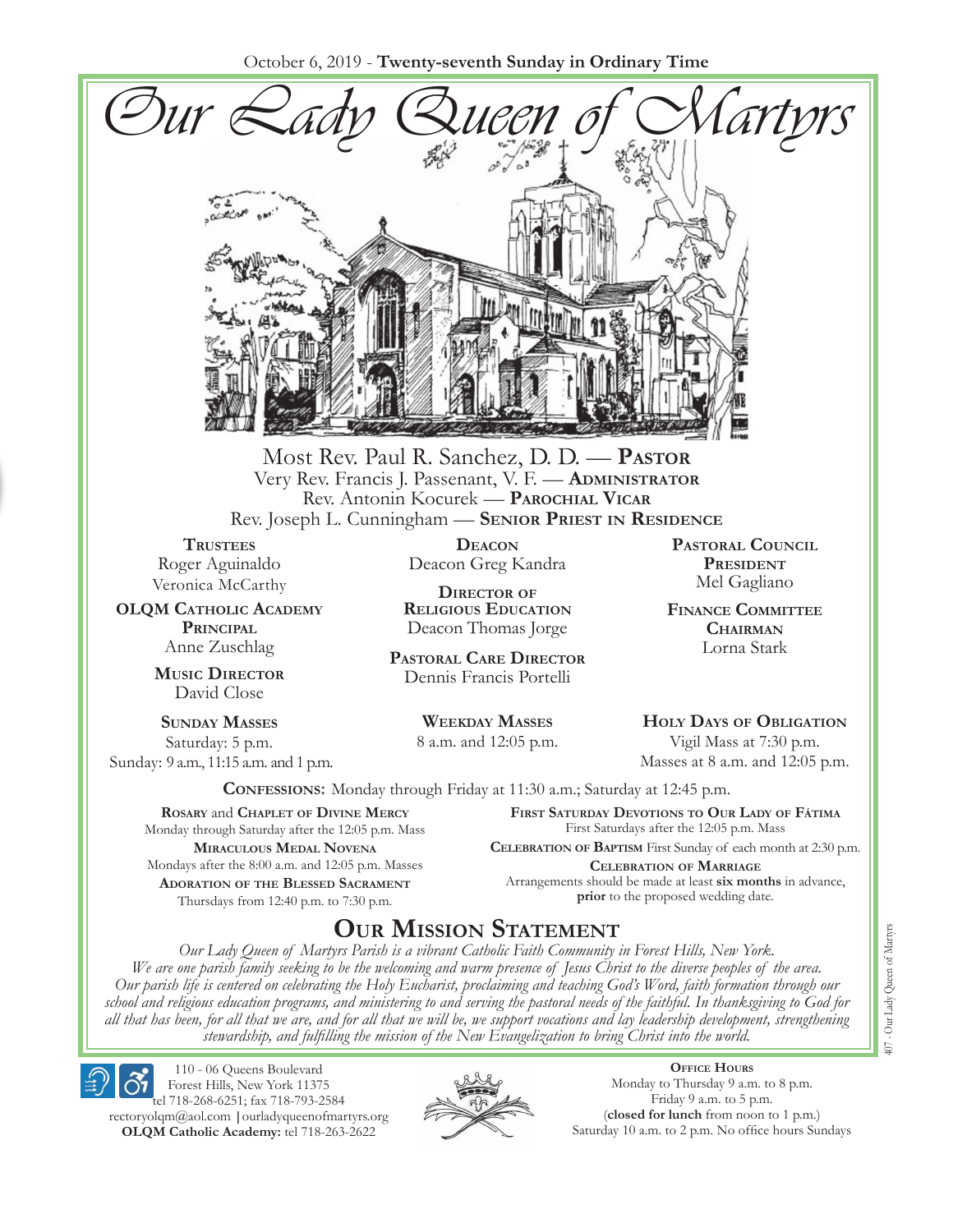### **Masses for the Week**

*Saturday, October 5* **Blessed Francis Xavier Seelos 8 a.m.** Arthur and Florida Doucette **12:05 p.m***.* Souls in Purgatory **5 p.m.** Adeline and Lucie Danies

*Sunday, October 6*

**9 a.m. Family Mass celebrated for the parishioners of Our Lady Queen of Martyrs**

*Children's Liturgy of the Word* 

*Monday, October 7* **Our Lady of the Rosary 8 a.m.** Pasquale and Maria Marino **12:05 p.m.** Febronia and Josephine Vitale and family

> *Tuesday, October 8* **8 a.m.** Marilyn Wenke **12:05 p.m***.* Frances DeBiase

*Wednesday, October 9* **Saints Denis and Companions Saint John Leonardi 8 a.m.** Deceased member of the Ferrucci family **12:05 p.m.** Assil Cassis

> *Thursday, October 10* **8 a.m.** Jeong Unsa **12:05 p.m***.* John Cooley

*Friday, October 11* **Saint John XXIII 8 a.m.** Robert DeNapoli **12:05 p.m***.* Walter Villacinda

*Saturday, October 12* **8 a.m.** Gabriel Caycedo **12:05 p.m***.* Grisel Porto Beonabe **5 p.m.** Speranza Gorietti

# **Remember Our Sick**

Blanche Aeppli, Svetlana Abramova, Augusto F. Alvarez, Daniel Alvarez, Aldo Arcomano, Michael Bekman, Alexander Berardino, Mark Bradley, Elba Camacho, Shana Clemente, Maria Comacho, Mary Ann Cornell, Irene Cucurella, Tracy Cuva, Joan Donnelly, Norman Doucette, Mary Evanisko, Baby Luka Dudashvili, Stephanie Feldman, Alice Fromer, Pat Gmerek, Ann Harding, Sean Harrison, Robert Heyer, René Hojilla, Michael H. Jordan, Anncarol Macho, Carmen Leon Marin, Liz Maryon, Artur Mavashev, Louie Mavashev, Marina Mavashev, Anthony Mendola, Mark Myers, Veronica Nissan, Maria Ojeda, Richard O'Keeffe, Barbara Pacheco, Connie Panaralla, Clara Patoff, Grace Plank, Maureen Piatt, Nancy Piotrowski, Bonnie Post, Veronica Pulanski, Nicole Rappa, Scott Salbo, Dr. Anthony Sarro, Scaturro family, Frank Soriente, Steven Strumpf, Wong Wai Suet, John Taddeo, Chris Townley, Maria Viesta, Brittany Zaita—**and all parishioners currently in nursing homes, hospitals or confined to their homes**

# **Main Events of the Week**

*Sunday, October 6* **10 a.m.,** *rectory (enter through glass door off 72nd Rd):* **Bible Study Group**

**2:30 p.m.,** *church*: **Baptisms** 

*Monday, October 7* **7 p.m.,** *rectory:* **Bereavement Support Group Meeting**

*Wednesday, October 9* **10:15 a.m.,** *nursing home:* **Fairview Nursing Home Mass**

**After 12:05 p.m. Mass***, church:* **St. Pio Prayer Group**

**RELIGIOUS EDUCATION 3:45**–**5 p.m.,** *levels 1, 2, 3 and 4 class* **7**–**8:15 p.m.,** *levels 5, 6, Confirmation, FFO  I*

*Thursday, October 10* **After 12:05 p.m. Mass,** *church:*  **Exposition and Adoration of the Blessed Sacrament**

**7:30 p.m.** *church:* **Benediction**

*Friday, October 11* **7:30 p.m.,** *rectory (enter through glass door off 72nd Rd):* **Charismatic Prayer Group meeting**

*Saturday, October 12* **9**–**10 a.m.,** *church:* **Altar Server Training**

**3 p.m.,** *church:* **Wedding Daria Kordek/Edilberto Soriano**

*Rectory = main meeting room (basement level)*

*Next Sunday, October 13* **After 1 p.m. Mass,** *church plaza:* **Living Rosary**

> The **Wine and Hosts** are offered in loving memory of **Frank Mancino** *—requested by the Mancino family*

# **Remember Our Deceased**

 Gladys Carrion Zoila Giron Emilia Hajder Fr. Phi Phu Ho

Stefan Ladanyi Vincent Liggio Veronica Lizzul Alma Nieves

Monica Romany Dolores Vargas David Vigil

#### **We pray for the men and women of our Armed Forces serving in the U.S. and abroad**

Eric Böhm, Sergio Borrero, Thaddeus Buenaventura, Ricardo Cantillo, Bobby DiTroia, Armando Fellin, Andrew Gonzalez, A. Jay James, William (Will) Klos, Michael Le Floch, Louis Mannino, Jean-Marc Moïse, Brian Quinn, Justin Pabse, Adam Rearick, Rodney Ross, McNeely Royal, Victoria Tissler-Bacca, Charles Torres, Jose J. Vaz, Mollie Rae Whitley, William Youssef, Phillip Whitley, Jeff Zabala. **Please pray for all who risk their lives for our safety, including police, fire, corrections and military personnel.**

407 - Our Lady Queen of Martyrs Our Lady  $\overline{407}$  .

WELCOME! Sound-enhancing assistive listening device is available if you have trouble hearing during Mass. Please visit the sacristy for information. If a disability makes it difficult for you to fully participate at Mass or other activities of our parish, email our **Parish Advocate for Persons with Disabilities**, Karen Mongiello, at disabilities.olqm@gmail.com, to make your special needs known.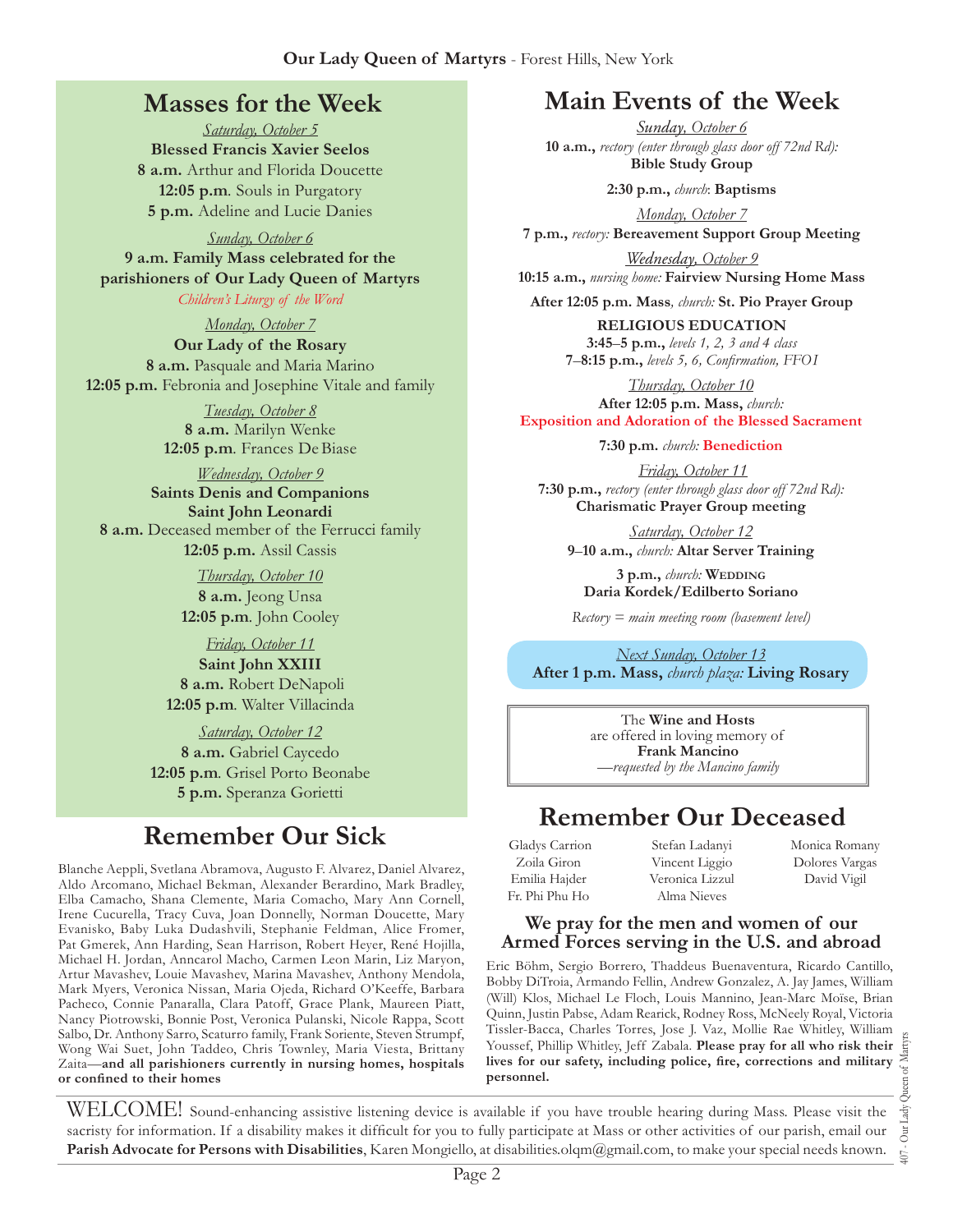# **Sunday Mass Assignments Order of Mass**

SATURDAY, OCTOBER 5

*5 p.m. Celebrant:* Father Antonin *Lectors:* Denise Bertolotti, Bettyanne McDonough *Leader of Song:* Jennifer Gliere *EMHCs:* Heather Munholland, Kathy Scapp, Mark Scapp

#### SUNDAY, OCTOBER **6**

#### *9 a.m.*

*Celebrant:* Father Passenant

*Lectors:* Alejandro Caycedo, Aldison Andrade *Leader of Song:* Warren Harding

#### *Children's Liturgy of the Word:* Carla Christian

*EMHCs:* Margarita Forero, Gina Warshaw, Therese Michael, Jack Butera

#### *11:15 a.m.*

#### *Celebrant:* Bishop Sanchez

*Lectors:* Victoria Moore, Irma Cruso *Leader of Song:* Paula Rocheleau Hernández *EMHCs:* Angela Damone, Joe Cardenas, Alicia Cardenas

#### *1 p.m.*

*Celebrant:* Father Antonin

*Lectors:* Marie O'Brien, Joanie Molina *Leader of Song:* Jennifer Gliere *EMHCs:* Bettyanne McDonough, Eddy Eng, Beth Barretto

*Members of the Altar Server Society at all Sunday Masses*

**Thank you to all those who serve as ushers**

**Twenty-seventh Sunday of Ordinary Time**

*Cycle C—Choir Mass 11:15 a.m.* **Entrance**

*Missal #719—*"How Firm a Foundation"

**Mass Parts:** Mass of Creation

**First Reading** *Missal pg. 219—*Habakkuk 1:2-3; 2:2-4

**Responsorial Psalm**—Missal pgs. 219-220

**Second Reading** *Missal pg. 220*—2 Timothy 1:6-8, 13-14

> **Gospel** *Missal pg. 220—*Luke 17:5-10

> > **Homily**

**Offertory** "Cry Out with Joy" *(J. Chepponis)—Choir Missal #496—*"We Walk by Faith"

**Communion** "Panis Angelicus" *(C. Franck)—Choir*  Organ Meditation *Missal #339—*"One Bread, One Body"

**Closing Hymn** *Missal #440—*"A Mighty Fortress"

*Attention Choir: No rehearsal Tuesday October 8th.* 

### **Second Collections**

›› Today's second collection is for major repairs. There is also an envelope for the maintenance of the building that houses OLQM Catholic Academy.

›› Sunday, October 13, the second collection will be for Pastoral Care.

›› Please use the blue envelope at any time to contribute to the Parish Endowment Fund or, at our Parish Giving portal, select Blue Envelope from the pull-down menu. Read more at ourladyqueenofmartyrs.org/blue-envelope.

# **LIVING ROSARY** NEXT SUNDAY, OCTOBER 13

**after 1 p.m. Mass, church plaza**

#### **October is Respect Life Month and the month of the rosary**

Set aside a half-hour to pray a public rosary with us at the church steps on Ascan Avenue. Let the community see our Catholic faith. We are hoping for 60 people, young and old, with each participant representing a bead on the rosary and leading one prayer. Gather your families, tell your friends, and join us in this beautiful and powerful prayer.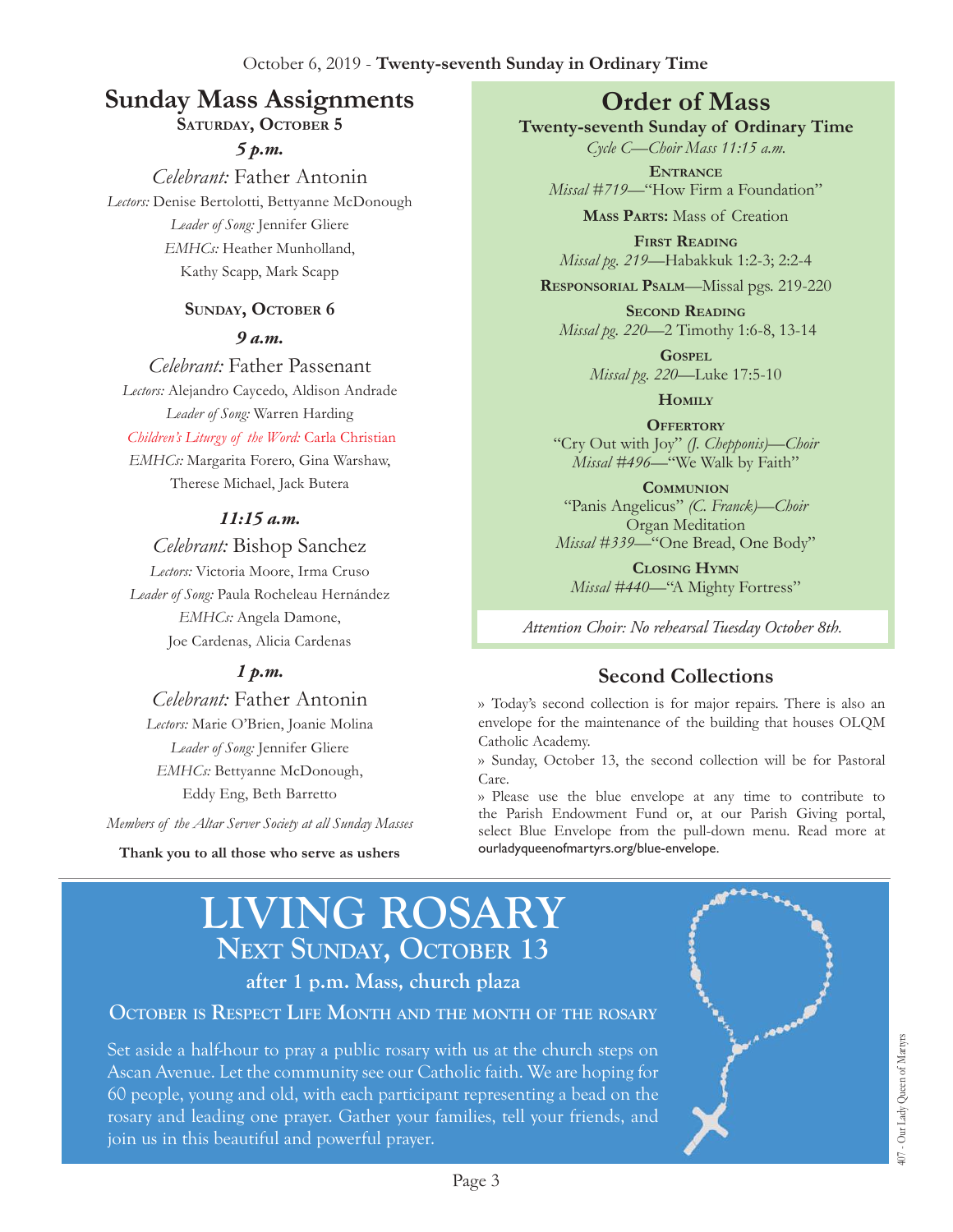#### **Bereavement Support Group Schedule**

We offer help and healing for the hurt of losing a loved one. Meetings are the first and third Mondays of the month— **October 7 & 21, November 4 & 18,** and **December 9** (one meeting)—from 7–9 p.m. in the rectory main meeting room. Call ahead to the rectory (718-268-6251) if interested in attending or email the group's facilitator, Commissioned Lay Pastoral Leader Yorke Mizelle, at ymizelle@nyc.rr.com.

\*\*\*\*

### **RCIA at OLQM Rite of Catholic Initiation for Adults**

RCIA is a journey of faith through the sacraments of Baptism, Eucharist and Confirmation for those age 18 and older. RCIA helps us to grow our Catholic family year after year! If you want to become a Catholic or are a baptized Catholic who needs to complete First Communion and/or Confirmation, RCIA is the answer. It is our privilege to help you become fully initiated into the Catholic Church. Please contact Veronica McCarthy at olqmrcia@gmail.com or call 718-268-6251, ext. 27. for additional information.

\*\*\*\*

### **ANGEL LAYETTES**

Babies born to pro-life mothers are in need of clothing. Our rectory accepts donations of new layette items, sized newborn to nine months—sacques, booties, sweaters, hats, undershirts, blankets and other baby essentials—on behalf of the Bridge to Life. Please bring donations to our parish rectory or, for further information, call Ann at **718-261-9841** or Kay at **718-268-1375**.

# **PRAYER REQUESTS**

# **Be joyful in hope, patient in affliction, faithful in prayer.**

Romans 12:12

Pastoral Care will be pleased to bring Communion to your homebound relatives and friends who are unable to attend Mass. Just fill out this form and drop it in the collection basket. Dennis Portelli, Pastoral Care Director, will contact them regarding receiving Communion at home and forward their name to our intercessory prayer group, who will pray with and for them and, if you like, visit with them.

Phone: \_\_\_\_\_\_\_\_\_\_\_\_\_\_\_\_\_\_\_\_\_\_\_\_\_\_\_\_\_\_\_\_\_\_\_\_

This prayer request is for:

 $Name: \_$ 

### **From the OLQM Catholic Social Action Committee ~October is Respect for Life Month~**

A new reflection from the U.S. Catholic Bishops:

"Every individual, precisely by reason of the mystery of the Word of God who was made flesh (cf. Jn 1:14), is entrusted to the maternal care of the Church. Therefore every threat to human dignity and life must necessarily be felt in the Church's very heart; it cannot but affect her at the core of her faith in the Redemptive Incarnation of the Son of God, and engage her in her mission of proclaiming the Gospel of life in all the world and to every creature....

"Whatever insults human dignity, such as subhuman living conditions, arbitrary imprisonment, deportation, slavery, prostitution, the selling of women and children; as well as disgraceful working conditions, where people are treated as mere tools for profit, rather than as free and responsible persons; all these things and others like them are infamies indeed. They poison human society, and they do more harm to those who practise them than to those who suffer from the injury."

If you are interested in Catholic social teaching in action, please join us. Contact Bishop Sanchez or Father Passenant in person, by phone, or email them at the rectory (rectoryolqm $@$ aol.com). Also join us in the rectory at our next meeting. Dates and times will be announced in the bulletin and from the pulpit.

To learn more about the legislative issues that impact us as Catholics and how you can express your opinion to our elected officials, also sign up for "action alerts" from the New York State Catholic Conference. Go to:

**www.nyscatholic.org/nys-catholic-conference-action-center**

**Sign up for Electronic Parish**  Giving. It's a convenient, secure, and it's a simple way to make your weekly offertory. Use this QR code or visit our website.



#### **OLQM FALL FLING RAFFLE** *Last Chance for a Chance to Win a Cash Prize & Support Your Parish!*

*Winning tickets will be drawn next Sunday, October 13th* 

**Tickets are on sale after Masses. \$20 each or five (5) chances for \$75. Purchase them for yourself or as gifts for family & friends for a chance to win one of thee cash prizes. Proceeds will go toward church repairs planned for summer 2020.**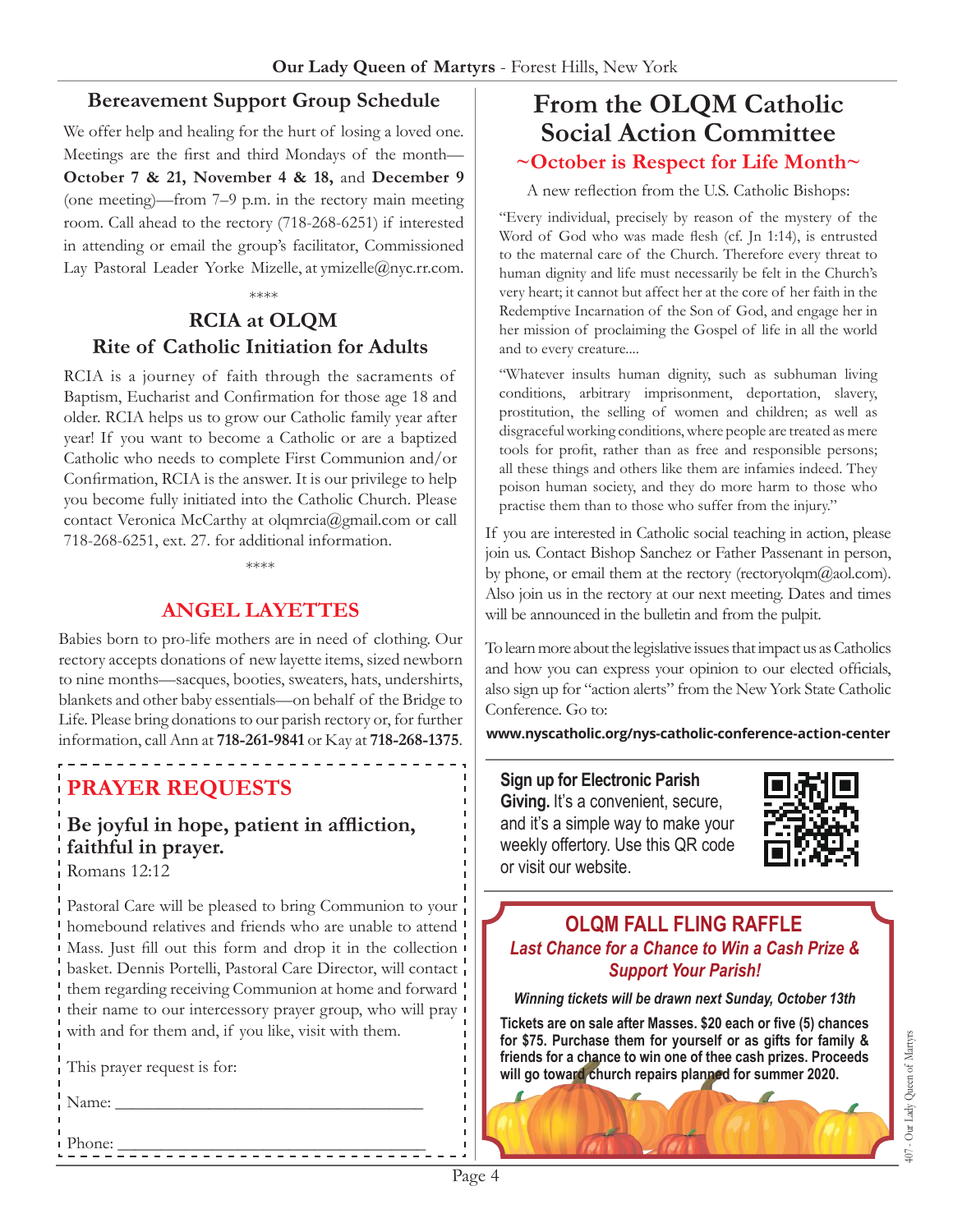# **October at OLQM Calendar**

*Always check the bulletin weekly for updates or late changes.*

**Altar Server Training** Saturdays, October 12, 19, 26 at 9 a.m., in church

**Living Rosary** Sunday, October 13 after 1 p.m. Mass, church plaza

**St. Jude Novena**  Sunday, October 20 to Monday, October 28, Sundays at 11:15 a.m. Mass, weekdays at 12:05 p.m. Mass

**Choir Sunday** Weekend October 26–27, all Masses

**All Saints Day** (Holy Day of Obligation) Vigil Mass Thursday, October 31 at 7:30 p.m.; Holy Day Masses on Friday, November 1 at 8 a.m. & 12:05 p.m.

### **Sheen Center Events**

The Archbishop Fulton J. Sheen Center for Thought & Culture (18 Bleecker St., Manhattan) offers many events in theater, music, talk, and film, including a special theatrical presentation of The Gospel of John (Nov 30—Dec 29). We have brochures in church; visit SheenCenter.org for calendar and tickets.

# **Adult Catholic Education Groups**

Did you know we have two different groups in our parish for adult Catholic education and faith sharing?

One group meets on **Sunday mornings at 10 a.m.** in the rectory basement for Bible Study. Their current topic of discussion is the **Gospel of John**. If you would like to join them Sunday mornings, you can enter through the glass door at the back of rectory.

**NEW!** The second group is meeting over six Monday evenings, **starting Monday, October 7** to discuss the **Spiritual Exercises of St. Ignatius of Loyola**—a spiritual classic. If you would like to join the Monday night group, please call Bob or Melinda at 917-545-8049 or email bobmelinda@aol.com for the particulars.

#### *For Students and Parents: Catholic High School Open Houses on page 6.*

WHAT DO I HAVE TO GIVE? Let's try to have every family in the parish reflect on stewardship today. We all have something to give by living as generous people in answering the call of Christ.

### **Diocesan Mass of Remembrance and Healing for Pregnancy and Infant Loss Tuesday, October 15 at 7 p.m. at St. Sebastian Church, Woodside**

A special invitation is extended to anyone who grieves the loss of a child/children as a result of miscarriage, stillbirth, or abortion. These losses may be recent or extend over many years. A commendation ceremony has been built into the Mass in which participants will have the opportunity to name their babies and offer them to the Lord. The names of these children will be collected and sent to the Sisters of Life, who will pray for them throughout the month of November. St. Sebastian Church is located at 58-02 Roosevelt Avenue.

**Thank you for helping us to keep the church tidy.** Please do not leave religious mass-mailing items in the back of the church or the pamphlet stands. If these items are unwanted by the recipient, they can be respectfully disposed of in your home. Thank you.

| <b>Weekly Collections</b>                                                                                                                                                                                                                                                                            |              |
|------------------------------------------------------------------------------------------------------------------------------------------------------------------------------------------------------------------------------------------------------------------------------------------------------|--------------|
|                                                                                                                                                                                                                                                                                                      | September 29 |
| Candle Offerings                                                                                                                                                                                                                                                                                     | 1,455.00     |
| 1st Collection                                                                                                                                                                                                                                                                                       | 9,539.39     |
| 2nd Collection <i>(church grounds)</i>                                                                                                                                                                                                                                                               | 3,119.00     |
| Donation from St. Lorenzo Ruiz reception $(9/15)$                                                                                                                                                                                                                                                    | 1,160.00     |
| Online Parish Giving                                                                                                                                                                                                                                                                                 | 1,415.00     |
| Mail In                                                                                                                                                                                                                                                                                              | 350.00       |
| <b>TOTAL</b>                                                                                                                                                                                                                                                                                         | 17,038.39    |
| Weekly Income Needs*                                                                                                                                                                                                                                                                                 | 21,250.00    |
| Surplus/(Deficit)                                                                                                                                                                                                                                                                                    | (4,211.61)   |
| *Amount needed weekly to meet church expenses. Figures are unaudited. Totals do not reflect<br>other income sources. Our goal is to cover parish expenses through higher first collections. This<br>will ensure a fiscally sound position, without having to depend on less reliable income streams. |              |

Please remember the Roman Catholic Church of Our Lady Queen of Martyrs in your will and estate planning. Contact Bishop Sanchez or Father Passenant at 718-268-6251 **BY EMAIL** Rectory Office: **rectoryolqm@aol.com**

Pastor's Office: pastorolqm@aol.com Administrator's Office:

admn.olqm@yahoo.com

Bulletin Subjects: olqmcomm@aol.com

OLQM Catholic Academy info@olqmca.org

Pastoral Care Office: dfport@gmail.com

Religious Education Office: olqmreled@gmail.com

RCIA Office: olqmrcia@gmail.com

Deacon Greg Kandra: dcngreg@gmail.com

Disabilities Advocate: disabilities.olqm@gmail.com

# **Contact Us**

**BY TELEPHONE** Rectory Office: **718-268-6251 Emergency** (last rites) 718-810-9788 (*after office hours)*

OLQM Catholic Academy: 718-263-2622

Religious Education Office: 718-263-0907

RCIA Office: 718-268-6251, ext. 27

OLQM Charity Outreach: 718-268-6251, ext. 43

#### **ONLINE**

Website: www.ourladyqueenofmartyrs.org

Facebook, Twitter and Instagram: @OLQMChurch

OLQM Catholic Academy: www.olqmca.org